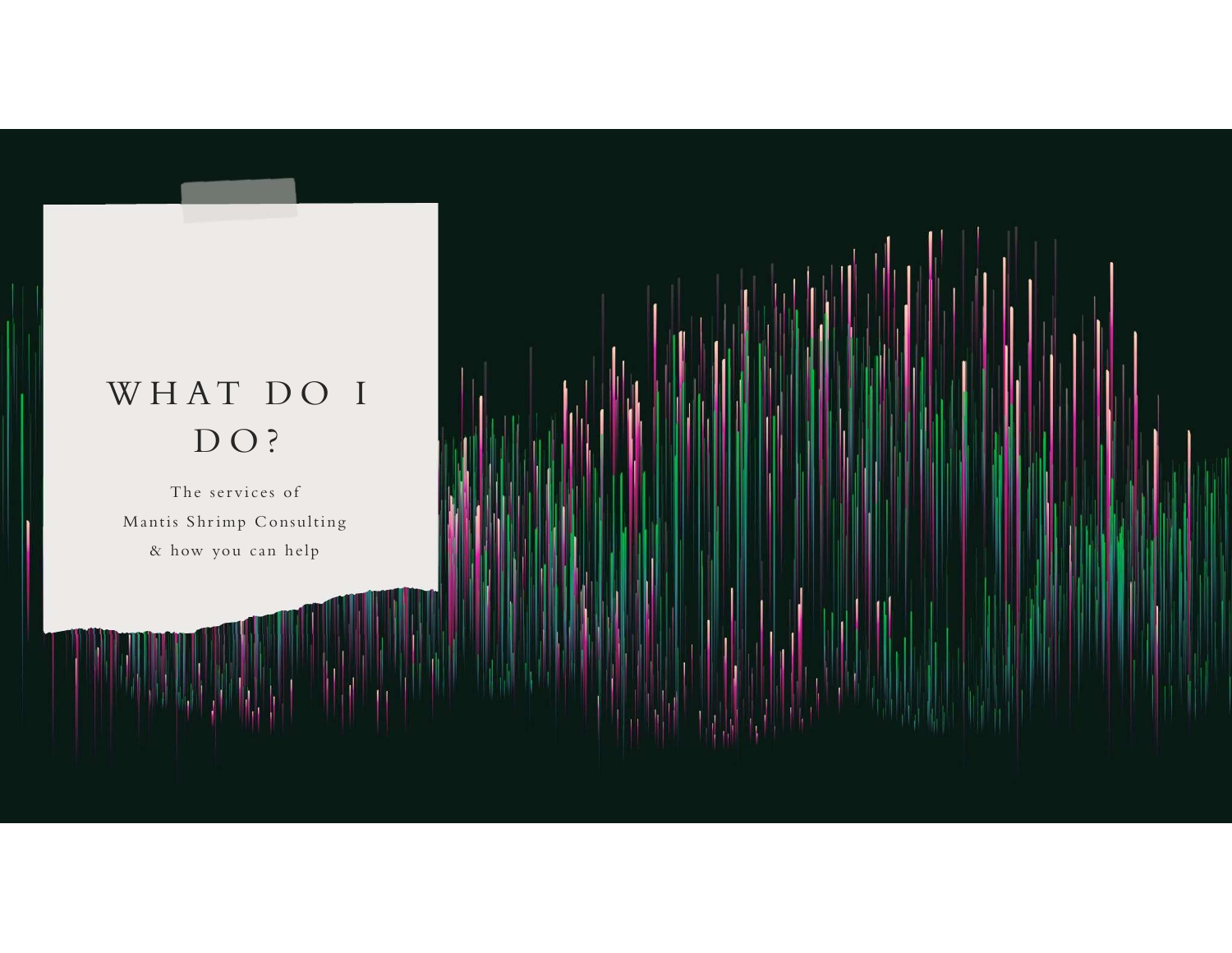# WHAT DOES MANTIS SHRIMP WHAT DOES MANTIS SHRIMP<br>CONSULTING OFFER? FAT DOES MANTIS SHRIMP<br>
NSULTING OFFER?<br>
For Individuals:<br>
• Personalized coaching (career, entrepreneur, & executive/leadership development)<br>
• Launching in July 2021:Two different weekly programs in management skills and  $\begin{array}{l|l} \hline \text{A T} & \text{D O ES} & \text{M AN TIS} & \text{S HR IM P} \\\hline \text{NS ULITING} & \text{O FFER ?} \\\hline \end{array}$ <br>
For Individuals<br>
Personalized coaching (career, entrepreneur, & executive/leadership development)<br>
Launching in July 2021: Two different weekly FORT DOES MANTIS SHRIMP<br>
NSULTING OFFER?<br>
For Individuals:<br>
For Individuals:<br>
Programs (Train the Trainer, Leadership & Mgmt Dvpmt, Onboarding, Professional Dvpmt)<br>
Programs (Train the Trainer, Leadership & Mgmt Dvpmt, Onb  $[AT\ DOES\ MANDTIS\ SHR$ <br>  $\rm NSULTING\ OFFER?$ <br>
For Individuals:<br>
• Personalized coaching (career, entrepreneur, & executive/leadership developm<br>
• Launching in July 2021:Two different weekly programs in management skills<br>
For Businesses  $[ \begin{array}{l} \vspace{0.1cm} \begin{array}{l} \vspace{0.1cm} \begin{array}{l} \vspace{0.1cm} \begin{array}{l} \vspace{0.1cm} \begin{array}{l} \vspace{0.1cm} \begin{array}{l} \vspace{0.1cm} \begin{array}{l} \vspace{0.1cm} \begin{array}{l} \vspace{0.1cm} \begin{array}{l} \vspace{0.1cm} \begin{array}{l} \vspace{0.1cm} \begin{array}{l} \vspace{0.1cm} \begin{array}{l} \vspace{0.1cm} \begin{array}{l} \vspace{0.1cm} \begin{array}{l} \vspace{$ FORT DOES MANTIS SHRIMP<br>
INSULTING OFFER?<br>
For Individuals<br>
For Disclair Coaching (career, entrepreneur, & executive/leadership development)<br>
Launching in July 2021:Two different weekly programs in management skills and p FORT THE STATE IN STATE REFORM THE REFORM THE REFORMINGLY THE REFORMATION IN STATE THE REFORMATION CONDUCT THE MANUSCRET CHANGED CONDUCT CONDUCT THE MANUSCRET CHANGED FOR BUSINESS:<br>
The Businesses:<br>
For Businesses:<br>
• Prog



### For Individuals:

- 
- For Individuals:<br>• Personalized coaching (career, entrepreneur, & executive/leadership development)<br>• Launching in July 2021:Two different weekly programs in management skills and personal recl<br>For Businesses:<br>• Programs ( For Individuals:<br>• Personalized coaching (career, entrepreneur, & executive/leadership development)<br>• Launching in July 2021: Iwo different weekly programm in management skills and personal recharging<br>For Businesses:<br>• Pog

### For Businesses:

- 
- 
- 

### For Conferences:

- 
- 

### FREE For Orlando-area:

- 
-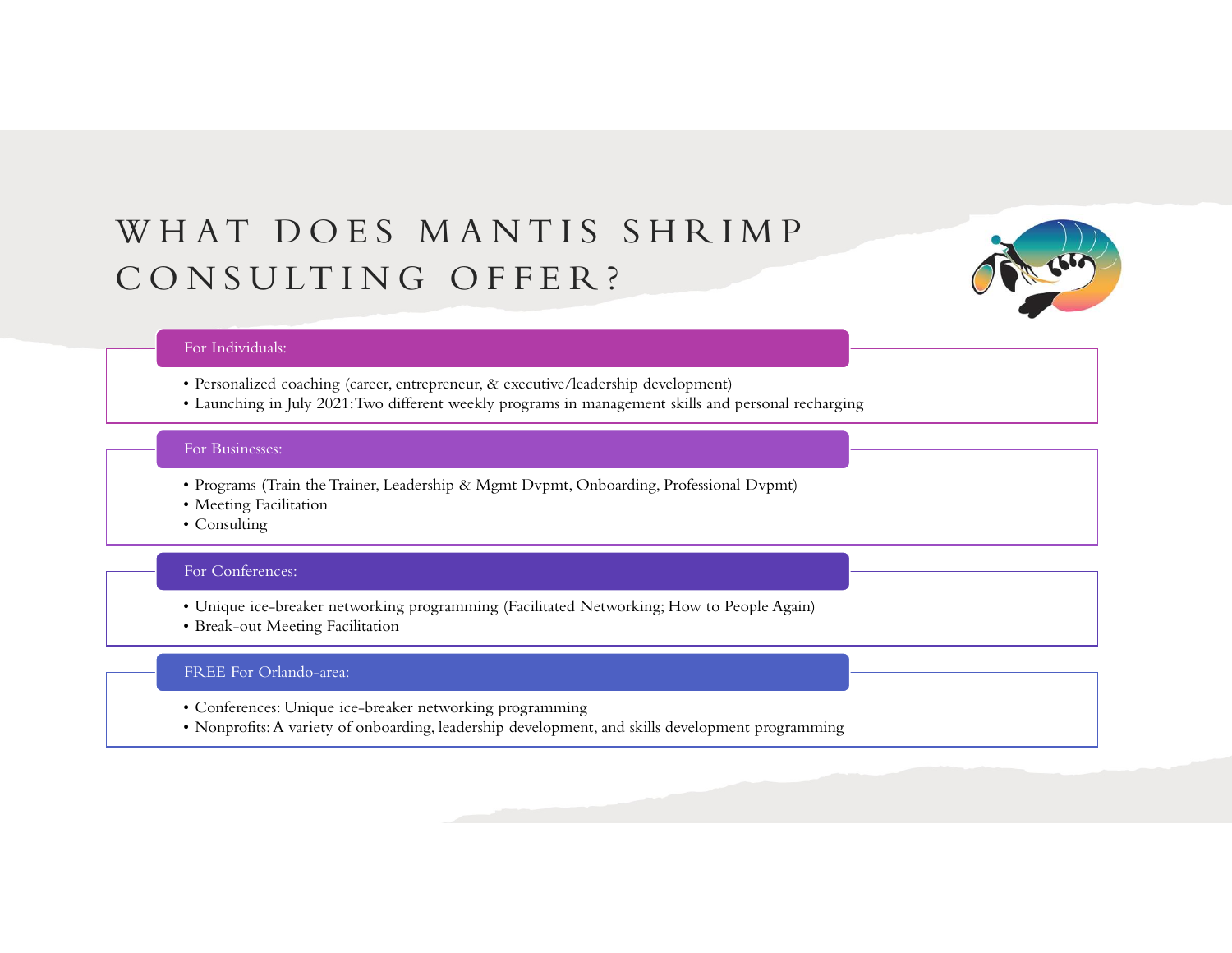

- H OW C A N YO U Any word of mouth is helpful<br>
you believe in the programs<br>
you believe in the programs<br>
you believe in the programs<br>
you believe in the programs<br>
way! Yes, even for my free of<br>
and worsting with a nonprofit you<br>
free progr • Any word of mouth is helpful and deeply appreciated, first of all. If you believe in the programs or the services I offer, send people my way! Yes, even for my free offerings. I deeply believe in what I do Any word of mouth is helpful and deeply appreciated, first of all. If<br>you believe in the programs or the services I offer, send people my<br>way! Yes, even for my free offerings. I deeply believe in what I do<br>and want to help free programs for the Orlando area (and for friends! Are you working with a nonprofit you want some help with? Let's chat.)
	- Want to really make a huge difference or get involved in a big way? I am offering Finder's Fees for helping me book programming with new business clients.

Once the business has fully paid their invoice, within 15 days of that I will pay you 10% of their total invoice amount for that first completed program.

Which programs?

- Creating the Creative Leader
- Applied Comedy
- Train the Trainer: Applied Improv
- Train the Trainer: the Big Process Board Game
- Staff Onboarding
- View From the Inside
- Facilitated Networking

Feeling competitive? Whoever helps me the most in any given calendar year will get a bonus and possibly a ridiculous fruit basket. Seriously.